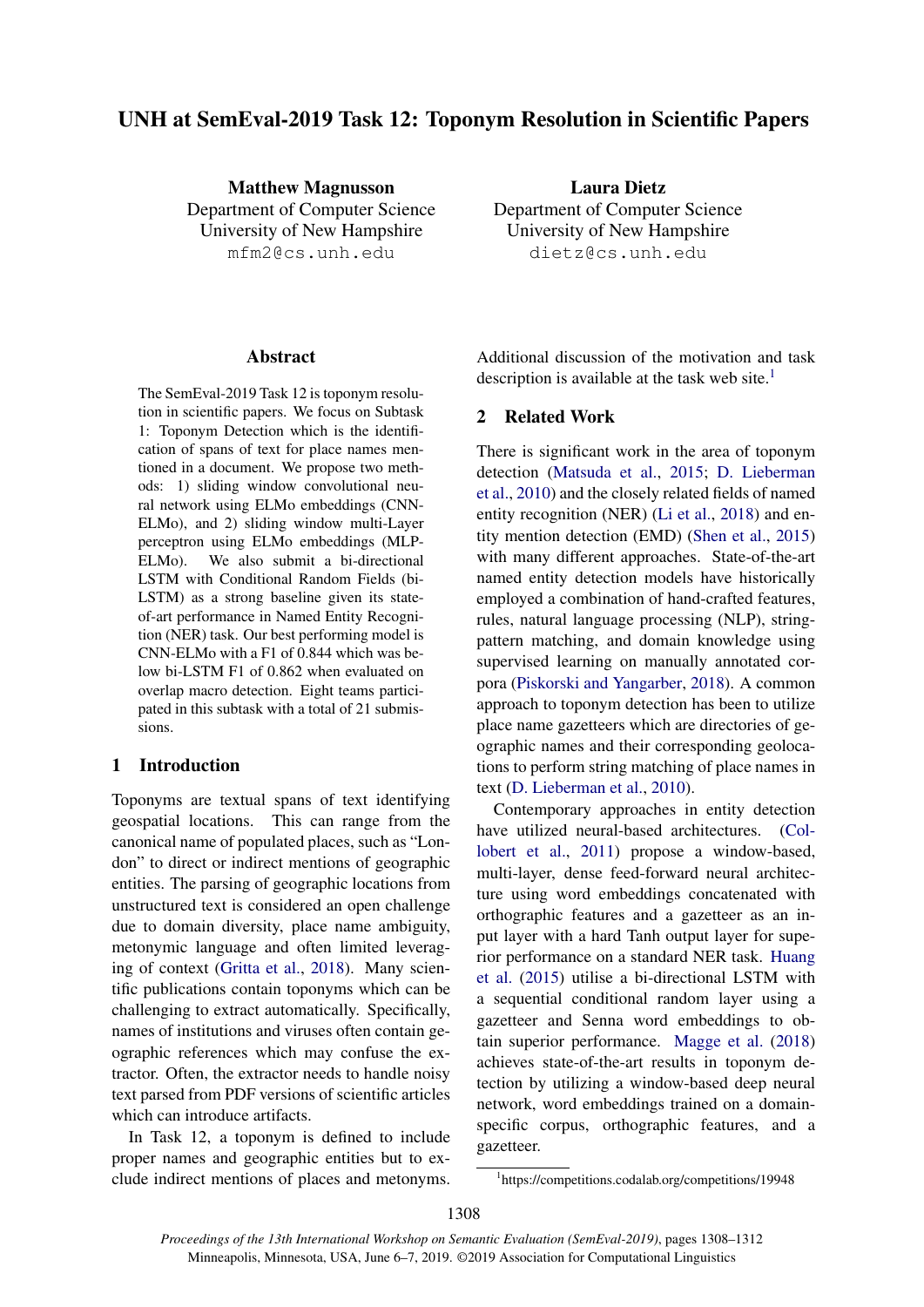<span id="page-1-1"></span>Table 1: Gold Standard Corpus Statistics

|             | <b>Documents</b> | Tokens  | <b>Toponyms</b> |
|-------------|------------------|---------|-----------------|
| Train       | 72               | 396,668 | 3,637           |
| Valid       | 32               | 179,443 | 2,141           |
| <b>Test</b> | 45               | 253,159 | 4,616           |
| Total       | 149              | 829,720 | 10,394          |

# 3 Data

A gold standard corpus, composed of 150 full text journal articles in open access from PubMed Central (PMC), is provided by the task organizers.[2](#page-1-0) Additional information can be found at [Weis](#page-4-8)[senbacher et al.](#page-4-8) [\(2017\)](#page-4-8) for the general approach followed by the task organizers for developing the corpus. Table [1](#page-1-1) highlights the gold standard corpus statistics.

## 4 Approach

Our approach is motivated by the simplicity and strong performance of windows-based approaches on the NER and toponym task with the strong performance of deep contextual embeddings on related NLP tasks. Two different neural based approaches are undertaken by the team: 1) sliding windows convolutional neural network using deep embeddings, and 2) sliding window multi-layer perceptron using deep embeddings. The embeddings are composed of an ELMo contextual embedding concatenated with hand-crafted features.

#### 4.1 Embeddings

The ELMo embeddings [\(Gardner et al.,](#page-4-9) [2018\)](#page-4-9) are learned functions of the internal states of a deep bidirectional language model (biLM) that has been pre-trained on the 1B Word Benchmark. These vectors are developed from the concatenation of each of the 1,024 length vector outputs from the model for each token and are a function of the complete input sentence.

For each token in the context of its sentence, a vector representation is generated by concatenating the ELMo model embedding with the onehot encoding of orthographic features and an additional flag bit indicating if the token was contained within the set of gazetteer tokens. This resulted in a vector of length 3,081 for each token. A padding

vector of all 0s was used for the sliding window neural models.

# 4.2 Hand-crafted Features

Hand-crafted features were added as they slightly improve model performance when compared to using the ELMo embeddings alone for the input layer to the neural models.

Orthographic Features: a one hot encoding is assigned to each token based on its orthographic structure: only numeric, all lower case alphabetic characters, all upper case alphabetic characters, title-case alphabetic characters, mixed case (not title-case) alphabetic characters, alphabetic characters with numeric, padding token, and the "other" for the remaining tokens not matched by previously listed features. Alphabetic characters are UTF-8.

Gazeteer Features: a set of toponynm tokens is generated from the entries in GeoNames.<sup>[3](#page-1-2)</sup> For example, for the entry in Geonames,"Gulf of Mexico", the tokens "Gulf", "of", and "Mexico" are added to the toponym set. This is used as a binary feature for the presence of the parsed token in the constructed Geonames token set.

#### 4.3 Implementation details

The documents are parsed into sentences and tokenized using the open-source NLP library Spacy.[4](#page-1-3)

Pre-trained embeddings are provided by [Pyysalo et al.](#page-4-10)  $(2013)^5$  $(2013)^5$  $(2013)^5$  which are generated from Wikipedia, PubMed, and PMC texts using the word2vec tool. They are 200-dimensional vectors trained using the skip-gram model with a window size of 5, hierarchical softmax training, and a frequent word subsampling threshold of 0.001. These vectors are used in the baseline and the bi-LSTM with CRF models.

ELMo embeddings are generated using the Al-lenNLP tool .<sup>[6](#page-1-5)</sup> The deep learning library Keras 2.2.1<sup>[7](#page-1-6)</sup> is used for training the neural models. Tensorflow  $1.12<sup>8</sup>$  $1.12<sup>8</sup>$  $1.12<sup>8</sup>$  is the backend used for training and evaluating all of the models attempted. In training the models, the Adam optimizer in Keras is used. Additional code and data will be available in an on-line appendix.<sup>[9](#page-1-8)</sup>

<span id="page-1-0"></span><sup>&</sup>lt;sup>2</sup>We are unable to successfully parse one of the documents from the train set due to an encoding error

<span id="page-1-2"></span><sup>3</sup> https://www.geonames.org/export/

<span id="page-1-3"></span><sup>4</sup> https://spacy.io/

<span id="page-1-4"></span><sup>5</sup> http://bio.nlplab.org/

<span id="page-1-5"></span><sup>6</sup> https://github.com/allenai/allennlp/

<span id="page-1-6"></span><sup>7</sup> https://keras.io/

<span id="page-1-7"></span><sup>8</sup> https://www.tensorflow.org/

<span id="page-1-8"></span><sup>9</sup> https://cs.unh.edu/ mfm2/index.html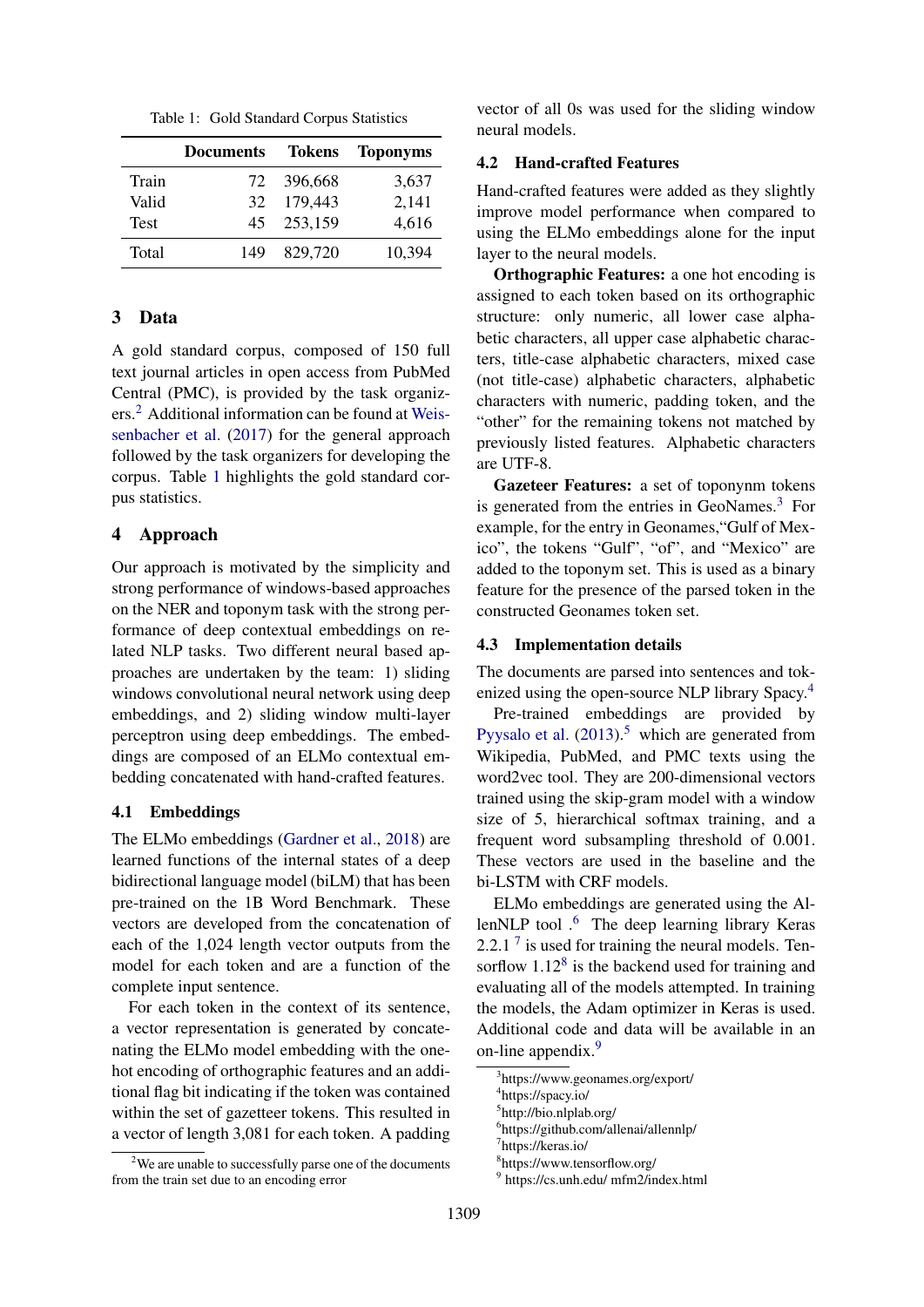## 4.4 Models

We compare the following models:

**MLP-ELMo:** A sliding window (size  $= 5$ ) is applied to each sentence with padding vectors applied to boundary tokens. The input layer to the neural models is a 5 x 3081 matrix using the ELMo-based embeddings. The input layer is connected to two fully connected layers with 128 hidden units each and relu activation. The output is a sigmoid with a binary output to indicate if the token is part of a toponym.

**CNN-ELMo:** A sliding window (size  $= 5$ ) is applied to each sentence with padding vectors applied to boundary tokens. The input layer is a 5 x 3081 layer. The input layer is two 1d convolutional layers with filter sizes of 250 and a kernel size of 3. A global 1-d max pooling layer follows the convolutional layers. Two fully connected layers with 100 hidden units each and relu activation follow max pooling. A sigmoid function is applied in output layer to indicate if the token is part of a toponym.

## 4.5 Baseline

Two models are used for evaluation: 1) a sliding window mlp provided by the task organizers, and 2) bi-LSTM with CRF. The bi-LSTM with CRF model demonstrates state-of-the-art results on NER and is used as an additional strong benchmark for model comparison.

MLP-Baseline: The task organizers provide a state-of-the-art geoparser as a strong baseline. The system has a specific component for toponym detection using a two-layer feedforward neural network (200 hidden units per layer) as described in [Magge et al.](#page-4-7) [\(2018\)](#page-4-7). The baseline features a sliding window (size  $= 5$ ) over each sentence using Wikipedia-Pubmed-PMC word2vec embeddings for token encoding. The baseline did not include a gazetter-based lookup but did incorporate orthographic structure of the tokens: 1) All Caps - ASCII, 2) First letter capitalized - ASCII, and 3) first letter not-capitalized - ASCII. The baseline also uses separately trained vectors if the token contained a digit or unknown token in the vocabulary.

Bi-LSTM-Baseline: This strong baseline implementation utilizes the code developed by [Reimers and Gurevych](#page-4-11)  $(2017).<sup>10</sup>$  $(2017).<sup>10</sup>$  $(2017).<sup>10</sup>$  $(2017).<sup>10</sup>$  Input sentences for the model are generated in the CoNLL format with the IOB representation for labeled toponyms in the training data. The embeddings are the Wikipedia-Pubmed-PMC word2vec vectors. Each LSTM has a size of 100 and is trained with a dropout of 0.25. Character embeddings are generated using a convolutional neural network and the maximum character length is 50. The model is fit over 25 training epochs.

## 5 Experiment Evaluation

#### 5.1 Metrics

The metrics for evaluation are precision, recall and F-measure. Two variants are provided for toponym detection: strict and overlapping measures. In the strict measure, mentions match the gold standard if they match exact span boundaries. In the overlapping measure, a match occurs when the mention and gold standard share any common span of text.

There are two methods for computing precision and recall: micro averaging, and macro averaging. In micro averaging the corpus of documents is treated as one large document when calculating precision and recall. In macro averaging precision, recall and f-measure are calculated on a per document basis, and then the results are averaged.

# 5.2 Results

The model results are shown in Tables [2,](#page-3-1) [3,](#page-3-2) [4,](#page-3-3) and [5.](#page-3-4) The best model in the task by the Team "DM NLP" [\(Davy Weissenbacher,](#page-4-12) [2019\)](#page-4-12) is provided for comparison with the results our team achieves. The F1 scores of the two sliding window models and the bi-LSTM benchmark outperforms the task benchmark on all metrics. Each model is run once with a random model parameter initialization. The MLP-ELMo model had a similar feedforward structure and approach as the baseline neural model. The primary difference is the embedding vectors used. For both strict and overlap toponym detection, MLP-ELMo model achieves the same or higher precision and recall than the baseline.

The convolutional network using the ELMobased embeddings exhibits higher performance on the f1 score relative to MLP-ELMo, however precision is higher and recall is lower for both strict and overlap measures.

The best performing model is the bi-LSTM with CRF method. This shows that the sliding window models with deep contextual embeddings did

<span id="page-2-0"></span><sup>10</sup>https://github.com/UKPLab/emnlp2017-bilstm-cnn-crf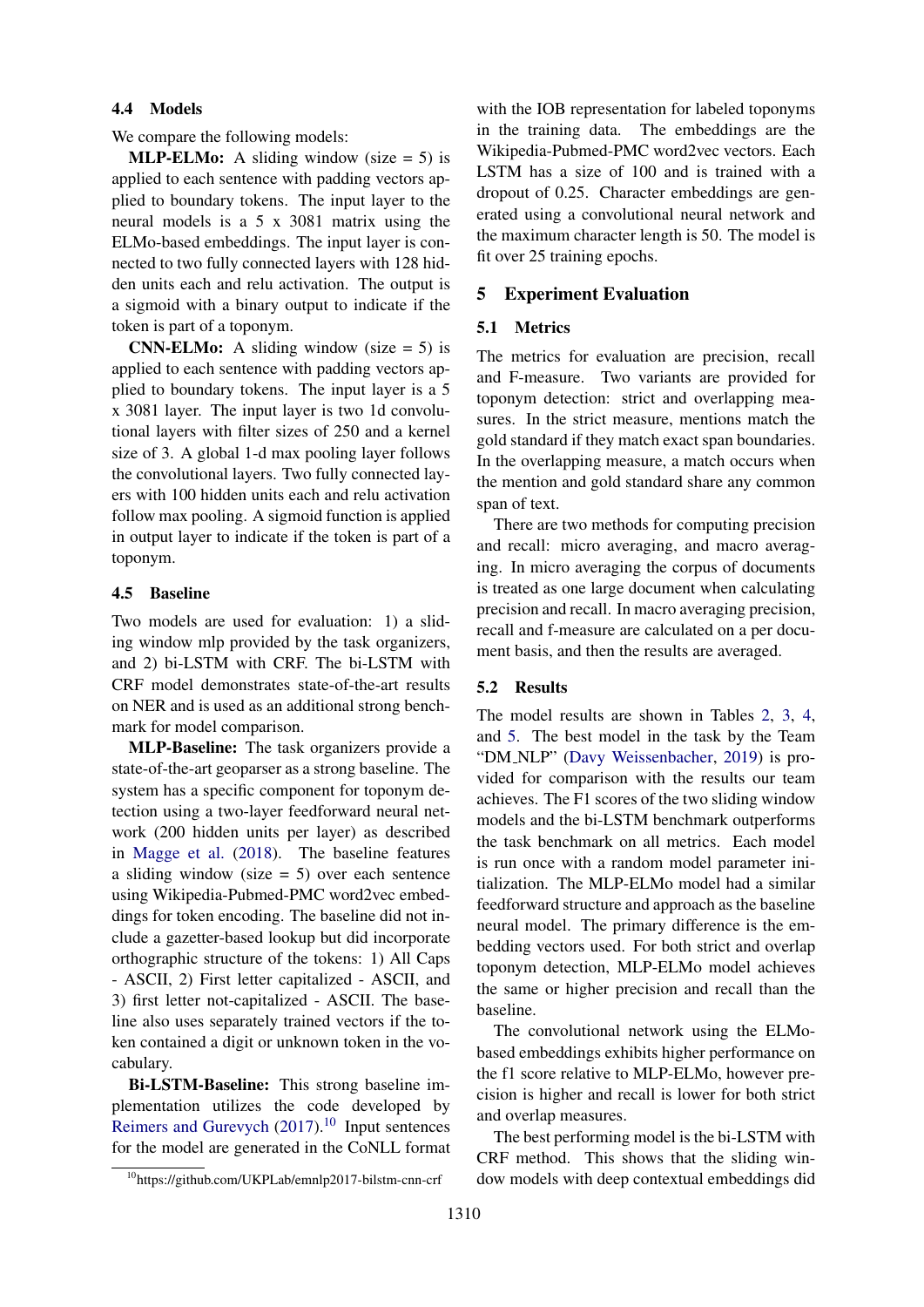<span id="page-3-1"></span>Table 2: Overlap Macro

| Run              | P     | R     | F1    |
|------------------|-------|-------|-------|
| Bi-LSTM-Baseline | 0.910 | 0.819 | 0.862 |
| <b>CNN-ELMo</b>  | 0.908 | 0.788 | 0.844 |
| MLP-ELMo         | 0.886 | 0.798 | 0.840 |
| MLP-Baseline     | 0.864 | 0.797 | 0.829 |
| DM NLP           | 0.946 | 0.924 | 0.935 |

<span id="page-3-2"></span>Table 3: Overlap Micro

| Run              | р     | R     | F1    |
|------------------|-------|-------|-------|
| Bi-LSTM-Baseline | 0.897 | 0.704 | 0.789 |
| CNN-ELM0         | 0.913 | 0.697 | 0.791 |
| MLP-ELMo         | 0.890 | 0.737 | 0.807 |
| MLP-Baseline     | 0.880 | 0.687 | 0.772 |
| DM_NLP           | 0.954 | 0.880 | 0.915 |

not achieve state-of-art performance on this task. However, bi-LSTM with CRF has lower performance than the best model submitted for the task which indicates that other approaches can exceed the performance of a state-of-the-art Named Entity Recognition model.

Fine tuning shows that a window size of 5 yields the best performance on the validation set during training for the sliding window neural models. The sliding window neural models do not require many epochs of training with approximately only three required before overfitting of the training data becomes evident. Adding dropout to training did not appear to improve sliding window model performance.

# 6 Conclusion

The best performing submission by our team is bi-LSTM with CRF. This is not surprising as this technique has achieved state-of-the-art results in NER NLP tasks. The sliding window models we propose are similar in the approach as the task baseline model. The ELMo-based embeddings do achieve a boost in performance relative to baseline given the richer context and character structure they embed. This indicates that the ELModerived embeddings are superior in the task to embeddings trained on a domain-specific corpus using word2vec. However, for both overlap and strict macro the recall for MLP-ELMo is identical to the baseline model.

Bi-LSTM with CRF and the baseline neural model are noteworthy in that they are both able

<span id="page-3-3"></span>Table 4: Strict Macro

| Run              | P     | R     | F1    |
|------------------|-------|-------|-------|
| Bi-LSTM-Baseline | 0.862 | 0.781 | 0.819 |
| CNN-ELMo         | 0.836 | 0.737 | 0.784 |
| MLP-ELMo         | 0.811 | 0.740 | 0.774 |
| MLP-Baseline     | 0.791 | 0.740 | 0.764 |
| DM_NLP           | 0.927 | 0.906 | 0.916 |

<span id="page-3-4"></span>Table 5: Strict Micro

| Run              | P     | R     | F1    |
|------------------|-------|-------|-------|
| Bi-LSTM-Baseline | 0.835 | 0.650 | 0.731 |
| CNN-ELMo         | 0.807 | 0.618 | 0.700 |
| MLP-ELMo         | 0.782 | 0.646 | 0.707 |
| MLP-Baseline     | 0.775 | 0.603 | 0.678 |
| DM NLP           | 0.929 | 0.856 | 0.891 |

to extract toponym mentions only using context from embeddings to acheive high-quality results without relying on the presence of a gazetteer. An open question is if a gazetter or other knowledge graph structure could be incorporated into a deep neural model using contextual embeddings to achieve superior performance. It is also not clear why CNN-ELMo has lower recall than MLP-ELMo and baseline.

The results suggest that a sliding window model can be enhanced by better-quality embeddings and a convolutional component. The sliding window model approach is attractive due to its relatively straight-forward implementation and quick training time. The results achieved by bi-LSTM with CRF and the model submitted by DM NLP, suggest that other approaches may ultimately generate superior performance on the toponym detection task.

#### Acknowledgements

This material is based upon work supported by the National Science Foundation under Grant No. 1846017. Any opinions, findings, and conclusions or recommendations expressed in this material are those of the author(s) and do not necessarily reflect the views of the National Science Foundation.

#### **References**

<span id="page-3-0"></span>Ronan Collobert, Jason Weston, Léon Bottou, Michael Karlen, Koray Kavukcuoglu, and Pavel P. Kuksa. 2011. Natural language processing (almost) from scratch. *Journal of Machine Learning Research*, 12:2493–2537.